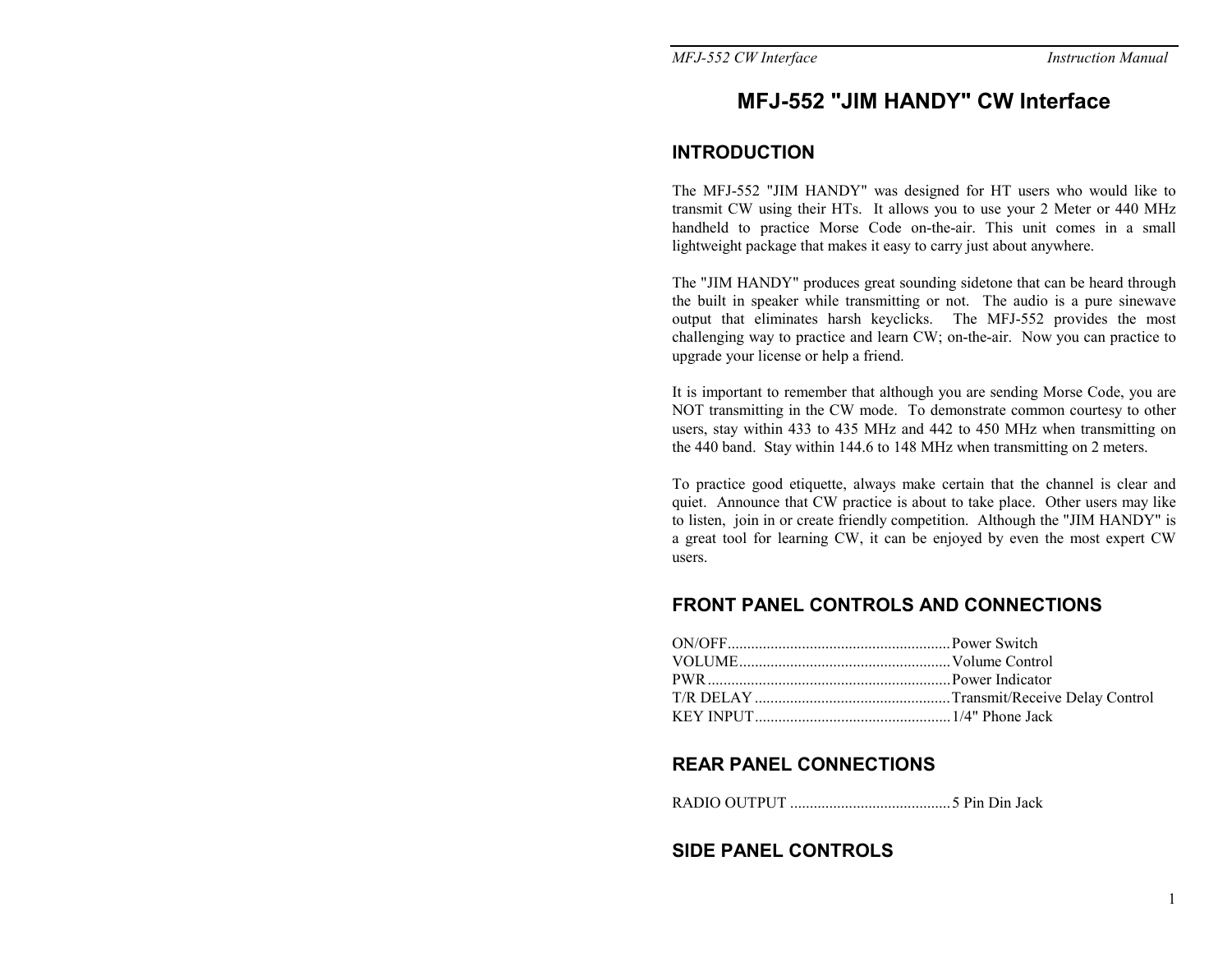| MFJ-552 CW Interface | <b>Instruction Manual</b> |
|----------------------|---------------------------|
|                      |                           |

### OPERATION

The MFJ-552 is simple to use. After reading the previous sections of this manual you are ready to begin operating the "JIM HANDY". Use a 9V battery to power the unit. To install the battery, remove the cover of the unit by removing the two screws on each side. Place the battery in the battery holder while making certain to match the pole orientation of the battery to the pole orientation of the battery holder. If you are using a KENWOOD brand radio, the jumper on HD1 should be removed. This is to also be done while the cover is removed. HD1 is located on the right side of the battery holder, close to the 5 pin din.

- 1. Apply power to the unit. With the switch in the OFF position (out), connect the KEY INPUT of the MFJ-552 to the key output of a keyer by using a cable with a  $1/4$ " phone plug on one end and a plug of the same type as the jack for key output on the other end.
- 2. Position the switch in the  $ON$  position (pushed in) and key the keyer to be sure the KEY INPUT connection is correct. You should be able to hear the keyed output through the MFJ-552 speaker and the power ( $PWR$ ) indicator led should be lit.
- 3. Connect the RADIO OUTPUT of the MFJ-552 to your HT. A 5 pin din plug with cable is included with the unit to allow you to create your own custom cable that will connect your HT to this unit. The type cable used to connect the 5 pin din to the radio is dependent upon which particular brand of radio you are using. Figure 1 will illustrate the different connections that are to be made for specific radios. It is recommended to use the same cables that were designed by MFJ for use with their TNC models. Below is a list of cable models that correspond to the matching radio brands:

| 1. KENWOOD                | MFJ-5026 |
|---------------------------|----------|
| 2. YAESU/RADIO SHACK/ICOM | MFJ-5024 |
| 3. ALINCO/STANDARD        | MFJ-5022 |

Figure 1. Wiring diagrams of 5 pin din cables for different radio models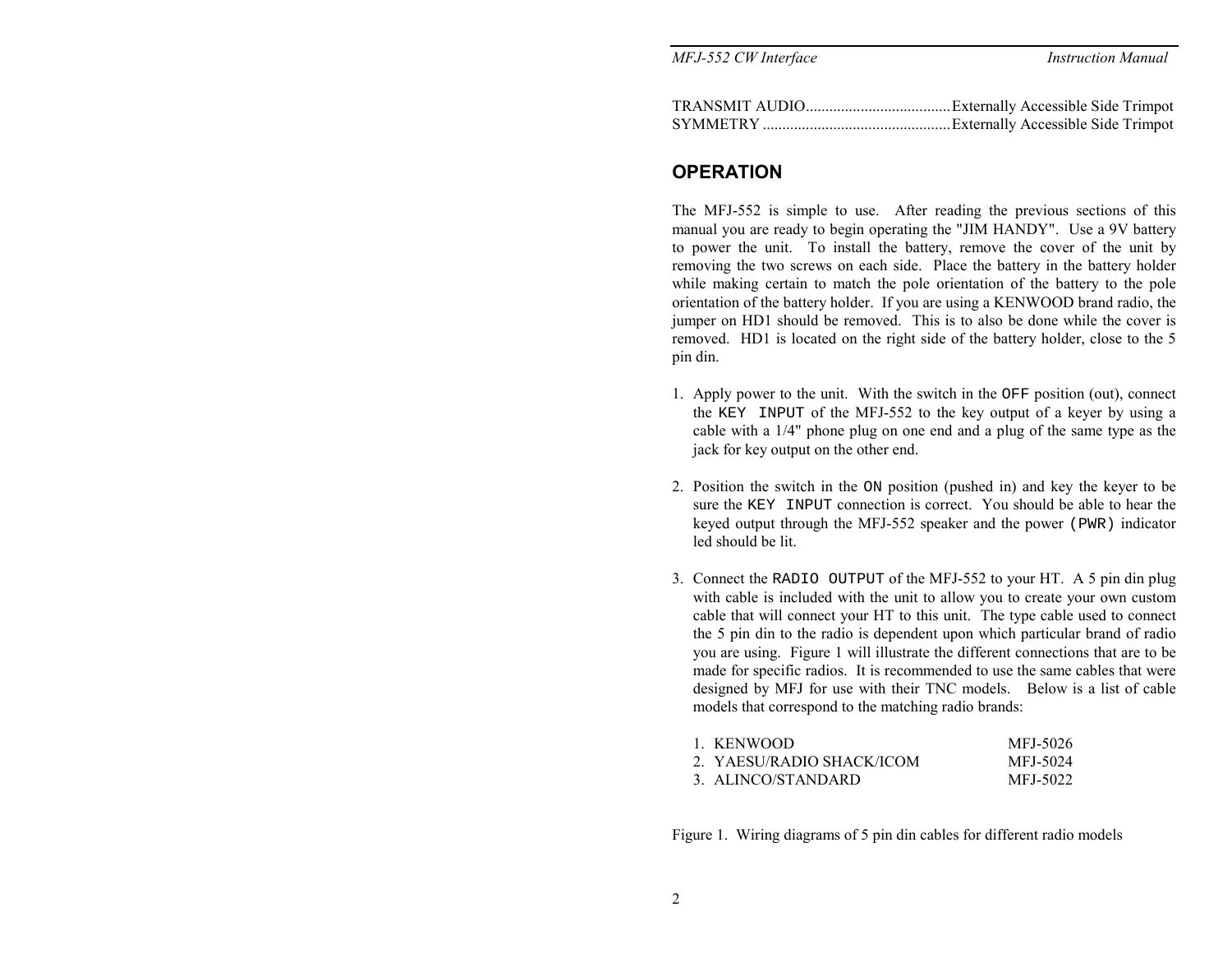

Figure 2 illustrates a number of microphone plugs and their model numbers that can be purchased from MFJ. The open end connections are to be connected to the 5 pin din. Remember that the connector spacing should be checked before making a cable. The split connectors are ideal for this application, but the size of the plug has to match with the stereo or mono jacks on the HT.

#### WARNING: Be certain of all wiring connections when making the cables. The exact connections should be made to prevent any damage to your HT.

Figure 2. Open end plugs with connections shown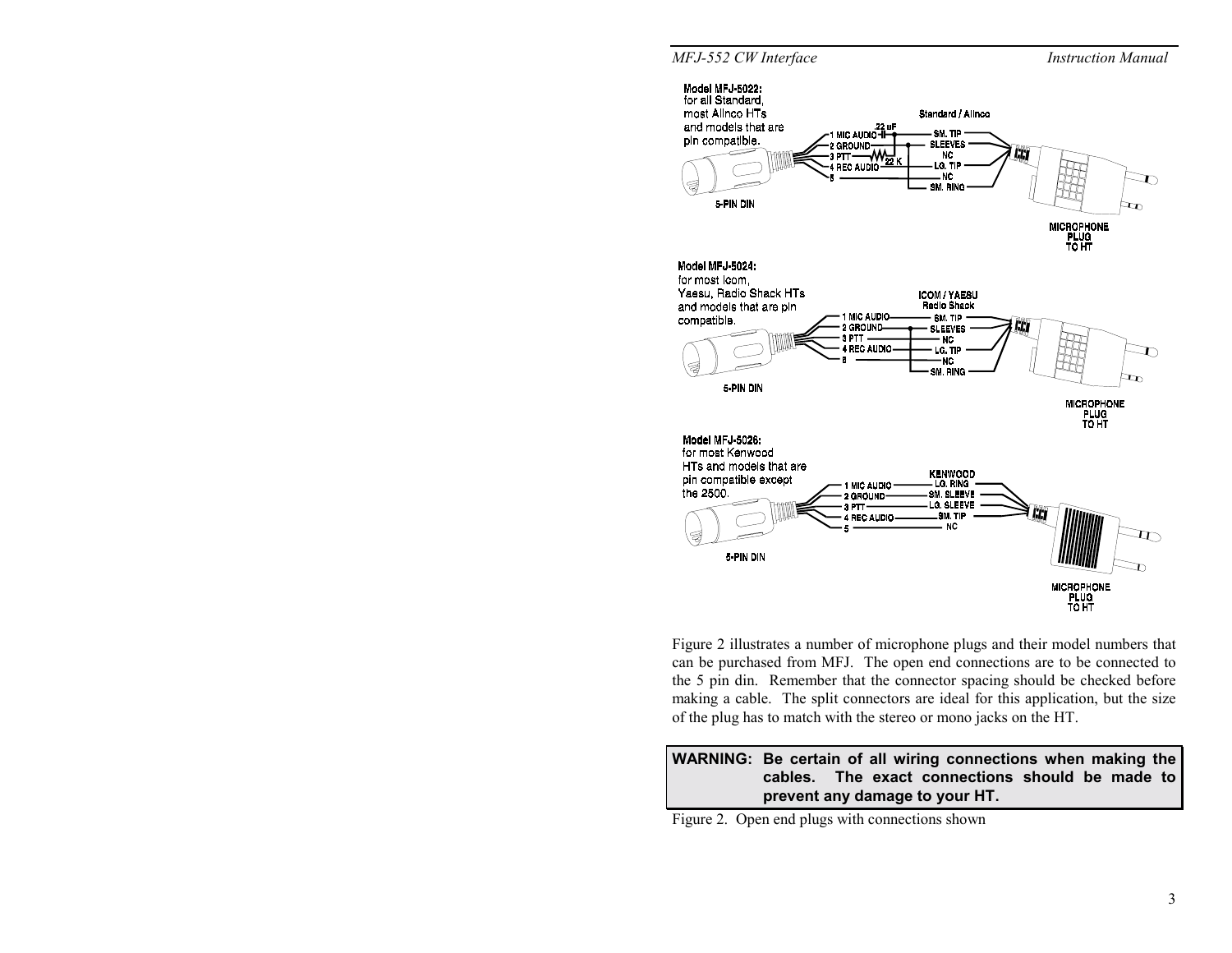#### MFJ-552 CW Interface Instruction Manual Model MFJ-5222: **BFD-RM, TR** Open end HT plug/cable BLUE-SM. RING for most HTs with split SHIELD-SM. SLEEVE connectors, including WHITE-LG. TIP Alinco DJ-160. SHIELD-LG. SLEEVE **LARGE PLUG** Model MFJ-5224: SM. TIP LG. & SM. SLEEVE Open end plug/cable **LG. TIP(UNSWITCH)** for most Icom, Yaesu, SM. RING Radio Shack, Alinco 560 MICROPHONE<br>PLUG<br>TO HT models and HTs that are pin compatible. Model MFJ-5226: LG. RING **SM. SLEEVE** Open end plug/cable LG. SLEEVE for most Kenwood models SM. TIP LG. TIP(NO CONNECTION) and those HTs that are pin MICROPHO<br>PLUG<br>TO HT compatible, except 2500.

- 4. Before going further, make sure the radio switches to transmit mode when the keyer is keyed. If your radio transmits continuously or does not transmit then adjust R19 to find the proper range for your model. R19 is a 50K trimpot that is varied according to the brand and model radio you have. In some cases different brands and models of radios are keyed at all times when the  $MFJ-552$  is used. This can be remedied by tuning this trimpot up or down. To locate R19, remove the cover of your unit by removing the two screws from each side of the unit.  $R19$  is the trimpot located on the right side of the battery, closest to the 5 pin din.  $R19$  is set to zero at the factory by turning it completely counter clockwise. Make the adjustment by tuning the trimpot with a small screwdriver until your HT is not in the transmit mode when the keyer is not keyed or it is in transmit mode when the keyer is keyed. After you set R19 then it should not be changed unless you change HTs.
	- **Note:** Be sure *not* to tune the trimpot (labeled R27) on the left side of the battery. It is set at the factory and *should not be changed*.
- 5. You can adjust the T/R delay from transmit to receive mode. In doing this you can dictate how long it takes to switch modes after the last key stroke has been made. This is done by turning the  $T/R$  DELAY in the clockwise direction to lengthen the amount of time it takes to switch modes.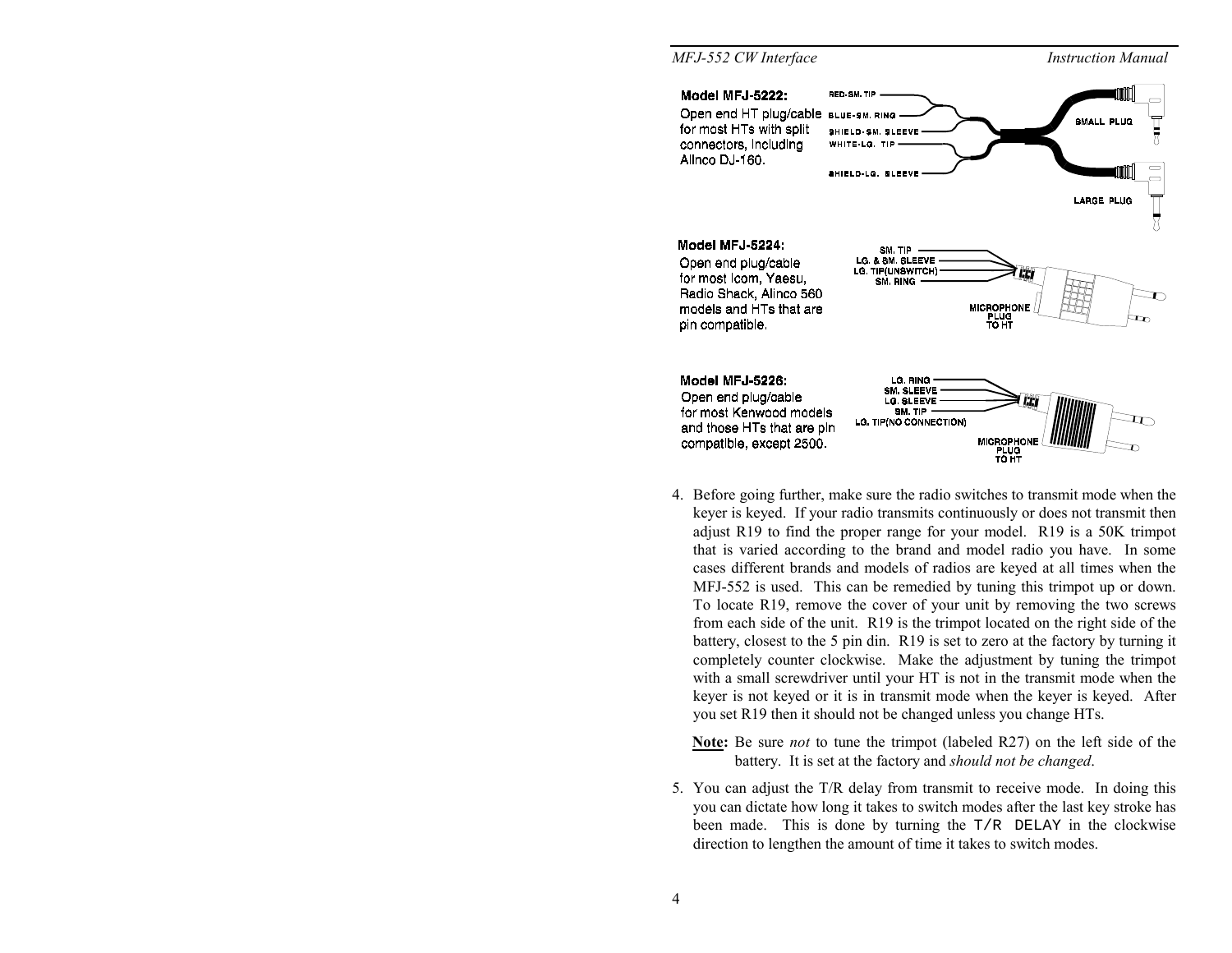#### Instruction Manual<br>Instruction Manual

- 6. Adjust the volume of the MFJ-552 by turning the VOLUME control in the clockwise direction to increase it.
- 7. Now you are ready to have someone receive your transmitted CW. Begin by adjusting the transmit audio level to a comfortable level for the person receiving. On the left side of the unit there are two trimpots. The one nearest the front is used to regulate the volume level of the transmitted CW from the unit to a receiver. Adjust the level by using a small screwdriver to increase it in the clockwise direction and decrease it in the counter clockwise direction. Have the person receiving tell you when the audio level is comfortable for them.
- 8. The trimpot on the left side nearest the back of the unit is used to generate a symmetrical rise time and fall time of the input from the keyer. This eliminates the key clicks that are normally heard from other keyers. The rise time and decay time is factory set to 5ms using an oscilloscope. It can be adjusted to eliminate the clicks of different keyers by removing the cover and placing an oscilloscope on one leg of the trimpot. Key the keyer and adjust the trimpot until the rise time and fall time are as close to the same as possible. If no clicks are heard then it doesn't need to be adjusted.

## TECHNICAL ASSISTANCE

If you have any problem with this unit first check the appropriate section of this manual. If the manual does not reference your problem or your problem is not solved by reading the manual you may call  $MFJ$  Technical Service at 601-323-0549 or the MFJ Factory at 601-323-5869. You will be best helped if you have your unit, manual and all information on your station handy so you can answer any questions the technicians may ask.

You can also send questions by mail to MFJ Enterprises, Inc., 300 Industrial Park Road, Starkville, MS 39759; by Facsimile to 601-323-6551; or by email to  $technfo@mfi$ enterprises.com. Send a complete description of your problem, an explanation of exactly how you are using your unit, and a complete description of your station.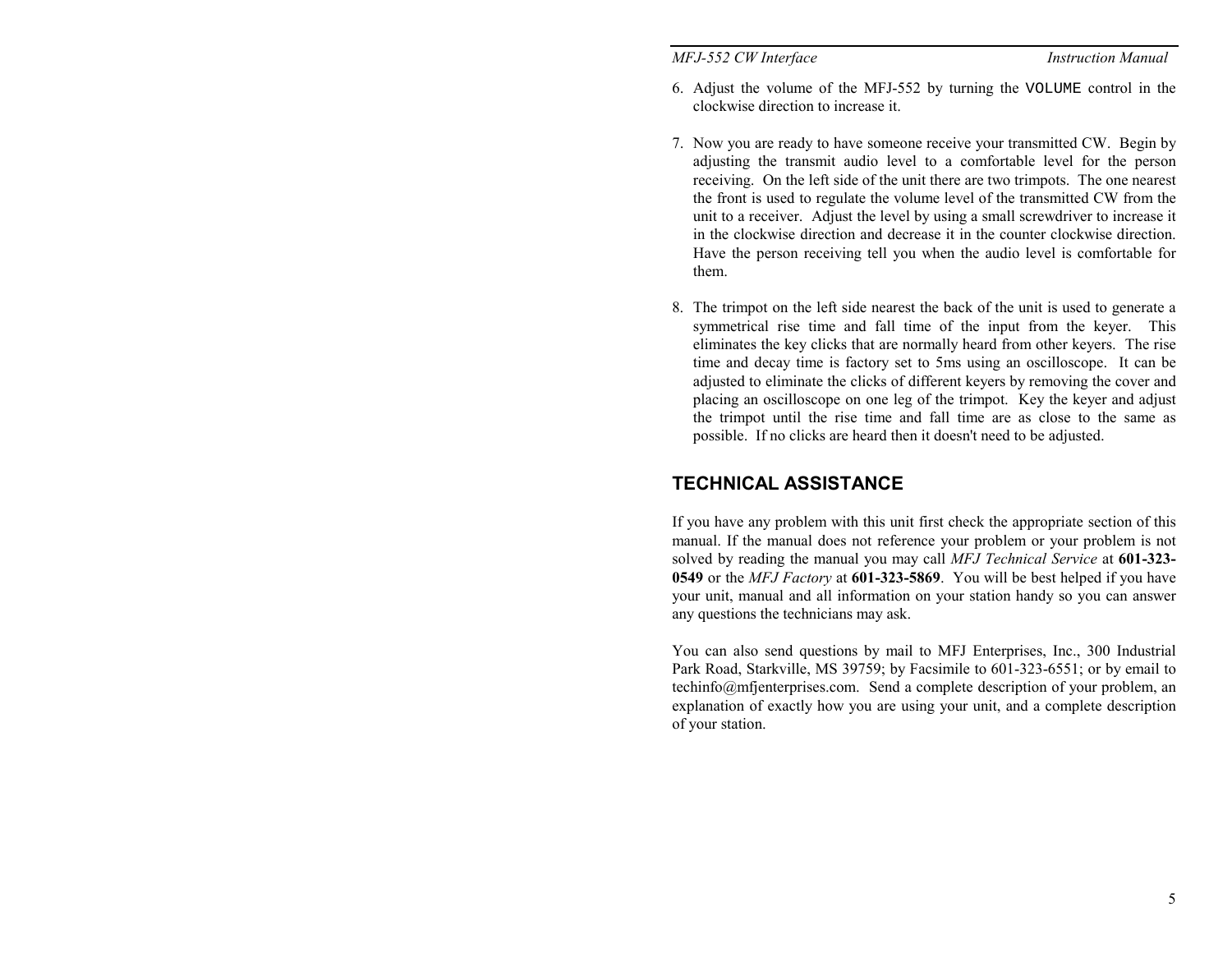**Instruction Manual** 

MFJ-552 CW Interface

# **PARTS LIST**

| <b>DESIGNATOR</b>                                 | <b>DESCRIPTION</b>             | P/N         |
|---------------------------------------------------|--------------------------------|-------------|
| R17                                               | RESISTOR, 1206, 10 OHM         | 100S-1100   |
| $\overline{R10}$                                  | <b>RESISTOR, 1206, 220 OHM</b> | 100S-2220   |
| R6, R7, R13, R18, R28                             | RESISTOR, 1206, 1K             | 100S-3100   |
| R1, R2, R11, R15, R20                             | <b>RESISTOR, 1206, 10K</b>     | 100S-4100   |
| R8, R9                                            | <b>RESISTOR, 1206, 18K</b>     | 100S-4180   |
| R <sub>3</sub> , R <sub>29</sub>                  | <b>RESISTOR, 1206, 47K</b>     | 100S-4470   |
| $\overline{R4}$                                   | <b>RESISTOR, 1206, 150K</b>    | 100S-5150   |
| R <sub>14</sub> , R <sub>16</sub>                 | <b>RESISTOR, 1206, 300K</b>    | 100S-5300   |
| R <sub>5</sub> , R <sub>12</sub>                  | RESISTOR, 1206, 1M             | 100S-6100   |
| R <sub>24</sub>                                   | <b>RESISTOR, TRIMPOT, 10K</b>  | 130-4100    |
| R <sub>25</sub>                                   | <b>RESISTOR, TRIMPOT, 100K</b> | 130-5100    |
| <b>R27</b>                                        | RESISTOR, TRIMPOT, 500 OHM     | 133-2500    |
| R <sub>19</sub>                                   | <b>RESISTOR, TRIMPOT, 50K</b>  | 133-4500    |
| R22                                               | RESISTOR, POT, 10K             | 155-4100-1  |
| R23                                               | <b>RESISTOR, TRIMPOT, 500K</b> | 155-5500-1  |
| $\overline{C1}$                                   | CAPACITOR, 0805, .01 uF        | 200S-1110   |
| $\overline{C2}$ , C <sub>3</sub> , C <sub>4</sub> | CAPACITOR, 0805, .033 uF       | 200S-1133   |
| C5, C6, C7, C8, C9, C10, C15                      | CAPACITOR, 0805, .1 uF         | 200S-1210   |
| C <sub>12</sub>                                   | CAPACITOR, ELECT., 1000 uF     | 203-0008    |
| C <sub>14</sub>                                   | CAPACITOR, ELECT., 10 uF       | 203S-1210   |
| C11, C13                                          | CAPACITOR, ELECT., 100 UF      | 203S-1310   |
| D2, D3                                            | DIODE, SWITCHING, CMPD914      | 300S-0914   |
| D <sub>1</sub>                                    | DIODE, ZENER, MMBZ5231         | 301S-5231   |
| Q3, Q4, Q5                                        | TRANSISTOR, MMBT3904           | 305-3904-SM |
| $\overline{Q6}$                                   | <b>TRANSISTOR, MMBT3906</b>    | 305-3906-SM |
| Q1, Q2                                            | TRANSISTOR, 2N7002             | 305-7002-SM |
| U1                                                | IC, AUDIO AMPLIFIER, LM386     | 311-0386-SM |
| CR <sub>1</sub>                                   | LED, 3MM, RED                  | 320-1002    |
| SW <sub>1</sub>                                   | SWITCH, MINI, LOCKING, 2P2T    | 504-2022    |
| J1                                                | JACK, 1/4" PHONE               | 601-0012    |
| J2                                                | <b>CONNECTOR, 5 PIN DIN</b>    | 611-1005    |
| HD <sub>1</sub>                                   | CONNECTOR, HEADER, 2 POS.      | 612-0102    |
| B1                                                | <b>BATTERY HOLDER</b>          | 730-3100*   |
| From Radio Output to Radio                        | 5 PIN DIN TO OPEN END CABLE    | 620-8025B   |